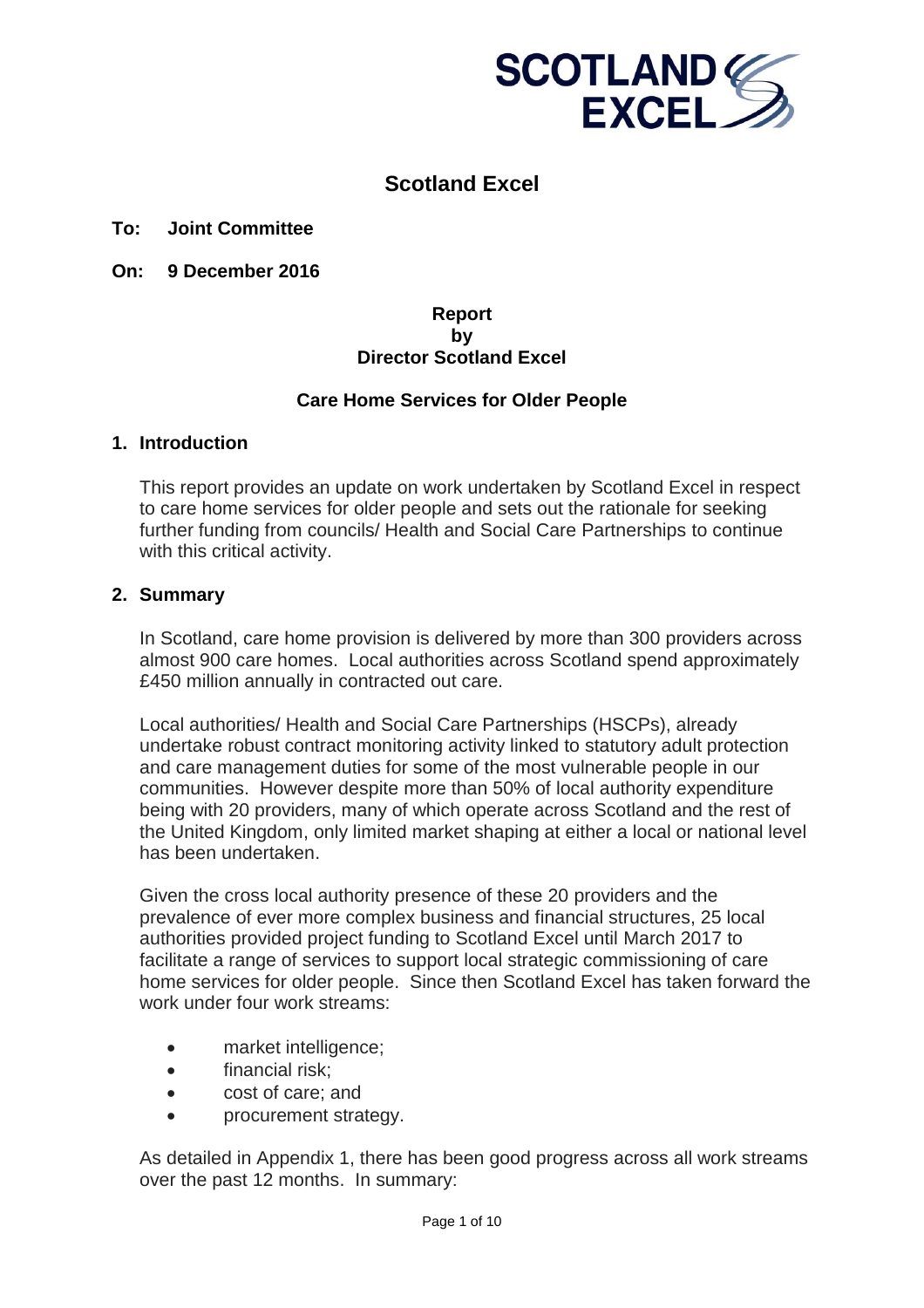- All participating local authorities have received a local market intelligence report tailored to their partnership area;
- Scotland Excel has worked with two sector wide groups to take forward work across financial risk and cost of care;
- Scotland Excel has undertaken market research and engaged with commissioners on their views on a range of procurement and contracting matters associated with the National Care Home Contract (NCHC); and
- Scotland Excel has maintained regular dialogue with local authority lead officers, COSLA, SLGP, health and social care Chief Officers, providers, statutory bodies and other key stakeholders.

# **3. Relationship to Reform of the NCHC**

In parallel to Scotland Excel's programme of activity, COSLA is currently working with Scottish Government and other partners on the reform of adult social care. This activity reports to the Ministerial Strategic Group chaired by the Cabinet Secretary for Health and Sport. Scotland Excel is an integral part of this work through its participation on a range of governance groups including the Delivering Change in Adult Social Care Partners Group. The reform activity recognises that the current NCHC fee setting and procurement process requires review to acknowledge changing policy, including the establishment of health and social care partnerships and the requirement for joint strategic commissioning plans.

As part of this activity, Scotland Excel has led on the development of a cost of care calculator. The calculator will underpin fee negotiations by providing a tool which examines care home costs more forensically than before. It also allows for more effective scenario planning in response to policy decisions, for example the implementation of the Scottish Living Wage. The importance and relevance of this work has been recognised by all stakeholders including Chief Officers, COSLA, SLGP and care home providers.

HSCPs have been surveyed on the desired balance between national benchmarking of costs and the applicability of local variation, to take account of specific local market circumstances including occupancy, capital costs in terms of land and buildings and workforce issues such as staff recruitment difficulties. There is a clear desire for a continued national approach, with support also expressed for a limited and phased approach to potential local variation in areas such as occupancy and staffing levels. The calculator will be able to accommodate such local variation.

Whilst the calculator and associated work has significantly increased understanding of costs in the sector, there is a need for further benchmarking of costs over the medium term, as well as further exploration of options for local variation by HSCPs.

### **4. Procurement Strategy**

The Scottish Government/ COSLA Task Force for the Future of Residential Care made several recommendations on future commissioning of services, including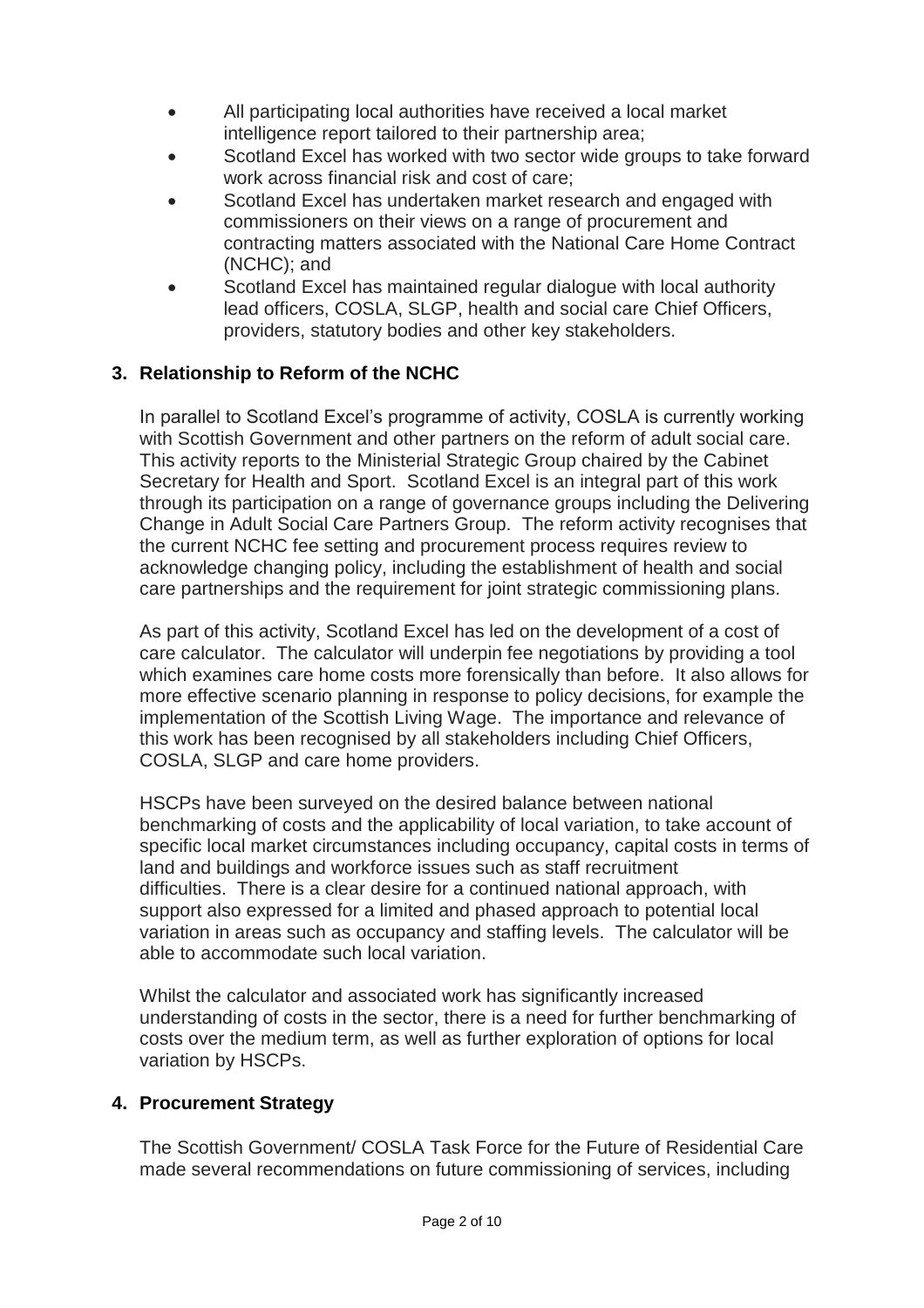*"partnerships should explore new procurement methodologies to offer control over quality and capacity"*. Since 2014 however there has been little exploration of new procurement methodologies with only a few local authorities tendering for additional services outwith the national rate.

In recognition of this recommendation, and to support current NCHC reform, Scotland Excel has been developing a procurement strategy. This strategy (currently in draft) explores potential procurement and non-procurement options for the future sourcing of care home services. The strategy has been informed by the market intelligence reporting produced by Scotland Excel, which includes research and information from agencies such as Audit Scotland. Subject to consultation and agreement, the strategy recommends a qualified providers list is developed for this sector. This approach would ensure that people using services will be able to choose from a list of qualified providers who meet the quality requirements of commissioners.

It is anticipated that following consultation with key stakeholders, the procurement strategy will deliver the following objectives:

- Meet the Task Force recommendation for a new procurement approach;
- Meet provider and commissioner aspirations to operate to a national contract, while offering the flexibility of local variation;
- Meet the Delivering Change in Adult Social Care Partners Group requirement for a new national negotiation and contracting arrangement;
- Ensure that national negotiations on price are supported by national contract intelligence on both performance and commercial considerations;
- Ensure that the price paid for services sustains the market to afford people choice of care homes but remains affordable for local government;
- Deliver community benefits; and
- Share the burden of monitoring such a significant market sector.

# **5. Future Funding**

The review and reform of the NCHC and wider agenda on care home services for older people has been described as a once in a decade opportunity to improve the commissioning and procurement of care home provision. Although significant progress has been made in a relatively short period of time, much remains to be done. Accordingly, Scotland Excel is seeking a three year program of funding from local authorities/ HSCPs to build on work already completed and embark on an extensive work programme, including:

- further examining the cost of care and providing opportunities for future variation of rates at a local level;
- adapting the calculator, making it more relevant to rural and urban settings;
- implementing the preferred procurement approach and developing a qualified providers list;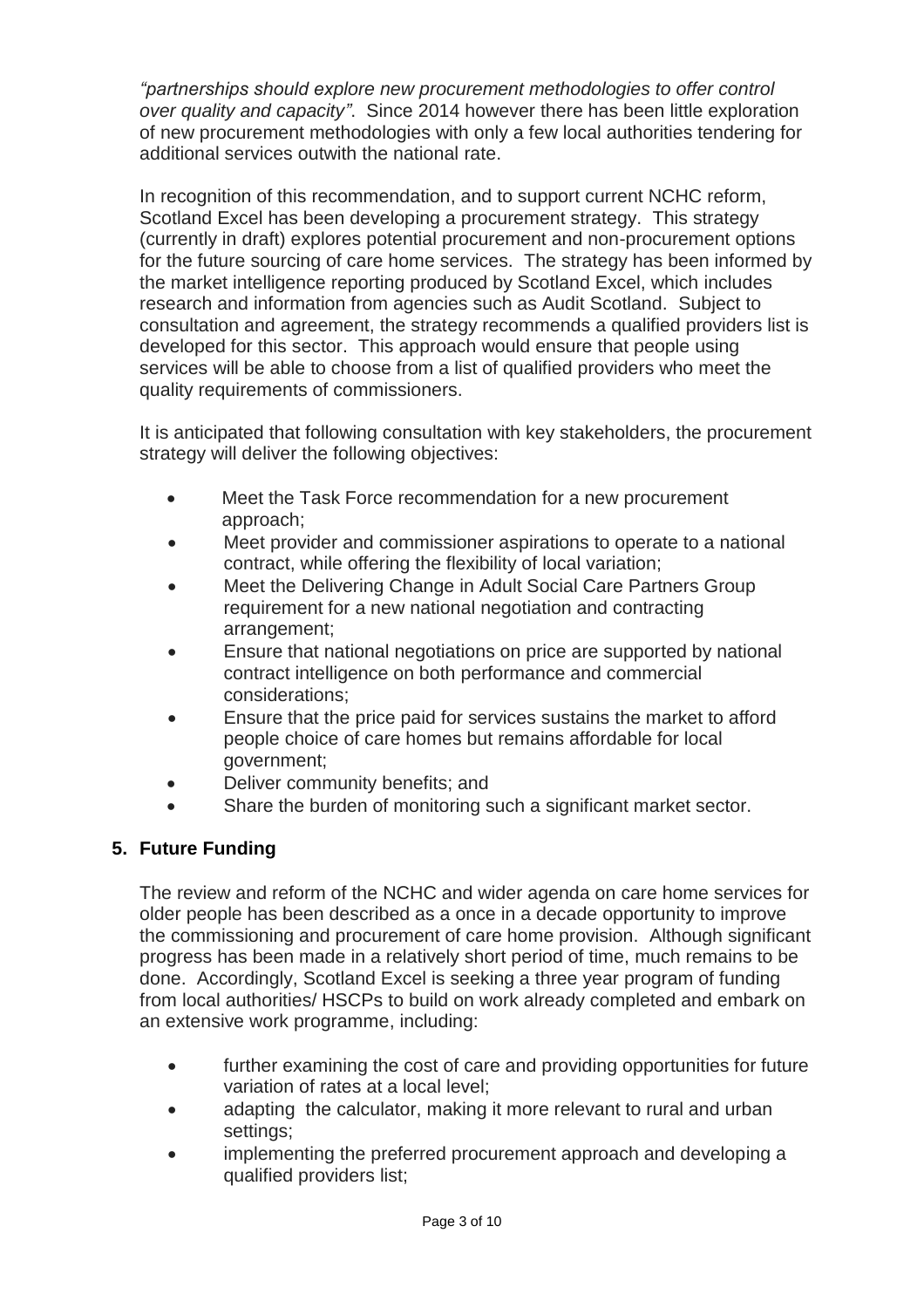- developing contract terms and conditions to support flexibility and innovation;
- continuing to provide market intelligence to local authorities on major providers in relation to financial health and market concentration;
- supporting local authorities/ HSCPs with contract monitoring of commercial elements and community benefits at a provider level to complement local monitoring of care homes and personal outcomes; and
- building on existing strong working relationships to coordinate a practice network on topics such as provider moratoria, price variations and workforce matters.

The annual funding sought per local authority/ HSCP over the next three years is detailed in Appendix 2. As demonstrated in Appendix 2, funding being sought is approximately 20% less than the start up funding provided over the past 12 months. In parallel to this paper, Scotland Excel is in contact with council Chief Executives and HSCP Chief Officers regarding this proposal and associated funding.

### **6. Recommendation**

Members are requested to endorse the proposal outlined.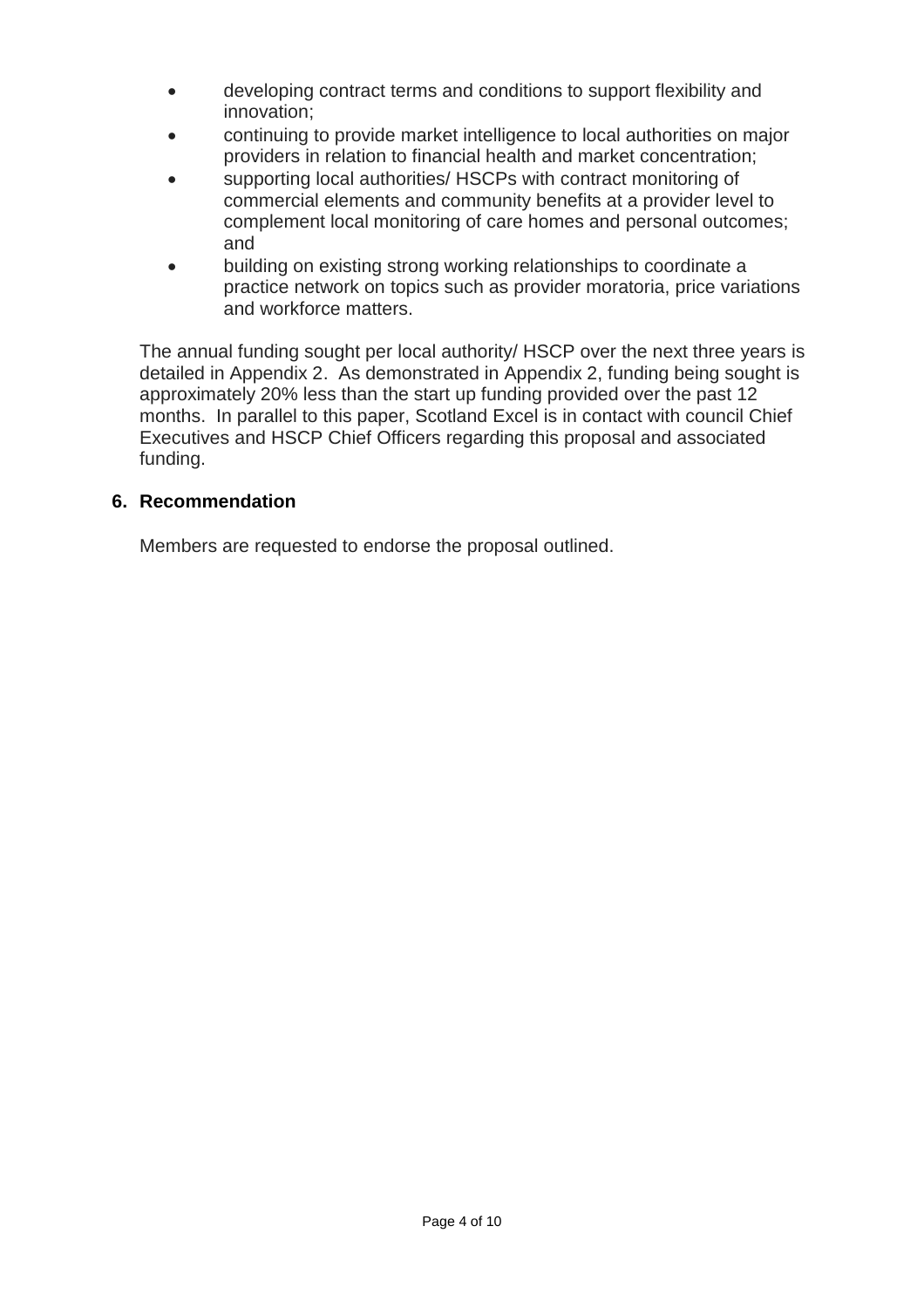### **Care Home Services for Older People – Activity Report**

### **Market Intelligence**

Scotland Excel has completed the first issue of market intelligence reports to all participating local authorities. The reports include a standard performance dashboard, which sets out key data such as occupancy, provider concentration, service quality and expenditure.

Local authorities have recently been surveyed on the style, structure and content of the first set of reports. A significant majority of local authority leads confirmed that the reports will support local strategic commissioning and the development of market facilitation plans. Some local authorities however requested that future reports place a greater emphasis on financial risks. Scotland Excel is currently preparing some pilot sample reporting to respond to this specific feedback, with a proposal for improvements to be presented to the next local authority lead officers meeting.

In addition to local reporting, a national market intelligence report on older peoples' care homes has been produced, bringing together information gathered for individual local authority reports and contrasting this with Scottish level information from national data sources such as the Care Inspectorate, ISD Census of Care Homes and Spikes Cavell expenditure figures. This national report will support the wider adult social reform agenda, as well as better enable local authorities and health and social care partnerships to contrast their local position with Scotland as a whole.

As a first tranche of local and national reporting, a solid foundation of intelligence is now available for local authorities/ health and social care partnerships. The market intelligence reports however will need regular updating to remain relevant.

### **Financial Risk**

In 2014, the Task Force for the Future of Residential Care<sup>1</sup> recommended that "a *compulsory risk register should be devised…to provide an early warning system for care providers experiencing challenges to the continuity of care – and an associated ladder of intervention for public authorities to co-produce solutions for exit or redesign of struggling services."*

In response to the continued gap in this area, Scotland Excel has been exploring the potential for a voluntary information sharing scheme with providers. Two sessions have been held with Scottish Care and eight of the top 20 providers in Scotland (in terms of local authority expenditure) to take forward the recommendation from the Task Force for improved financial risk monitoring. The objective of this work stream is to develop a system to reduce the potential for and impact from provider failure. Establishing such a system however is a sensitive matter, with the market concerned about potential for any information to unintentionally undermine the sustainability of the overall sector or a specific provider.

 1 <http://www.gov.scot/resource/0044/00444594.pdf> 2014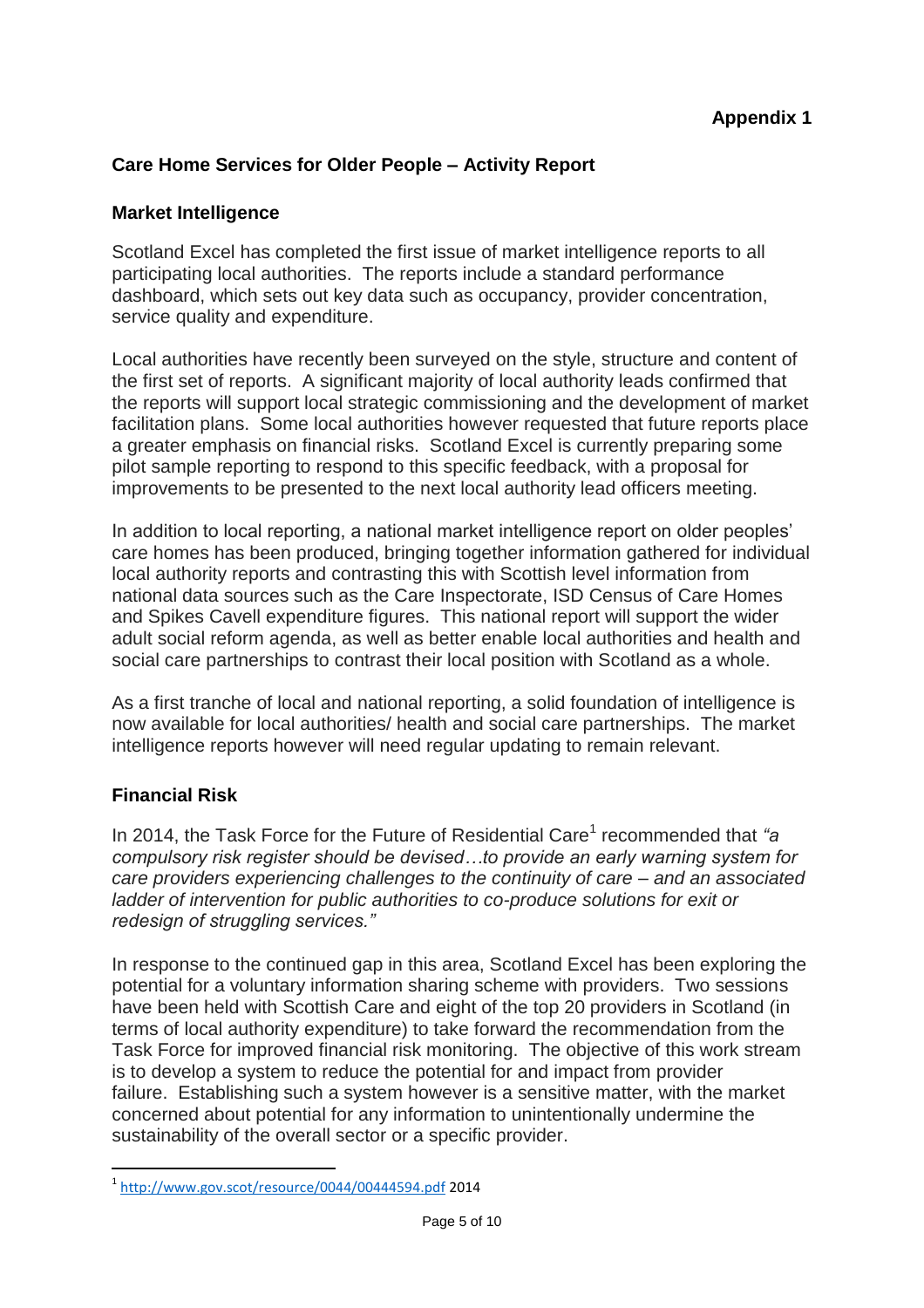The Task Force suggested the following risk indicators should be considered:

- Financial health (credit rating)
- Organisational structure
- Market concentration
- Quality (Care Inspectorate grades)
- Stability of care home management
- Use of agency staff
- **Occupancy**
- **Profitability**

Feedback from Scottish Care however is that they are keen to ensure that any system considers the impact that commissioner activity can have on financial risk.

In response to the meetings held to date, it has been agreed that two pilots be used to test the potential for an enhanced financial risk monitoring system. Meetings have been held with the Chief Officers of Aberdeen City and Angus health and social care partnerships to scope these pilots prior to wider consultation on an information sharing model with all participating partnerships. Building on Scotland Excel's leadership in this area, the Care Inspectorate is now exploring how they can contribute to more enhanced monitoring of providers. This work is likely to take some time to become embedded. In the meantime, Scotland Excel will continue to work with providers and deliver more information to local authorities.

# **Cost of Care**

Scotland has benefitted from the setting of a national rate in terms of consistency of the cost of care to people accessing care homes wherever they live in Scotland. The undernoted negotiation mechanism however for delivering the national rate has not changed since 2008: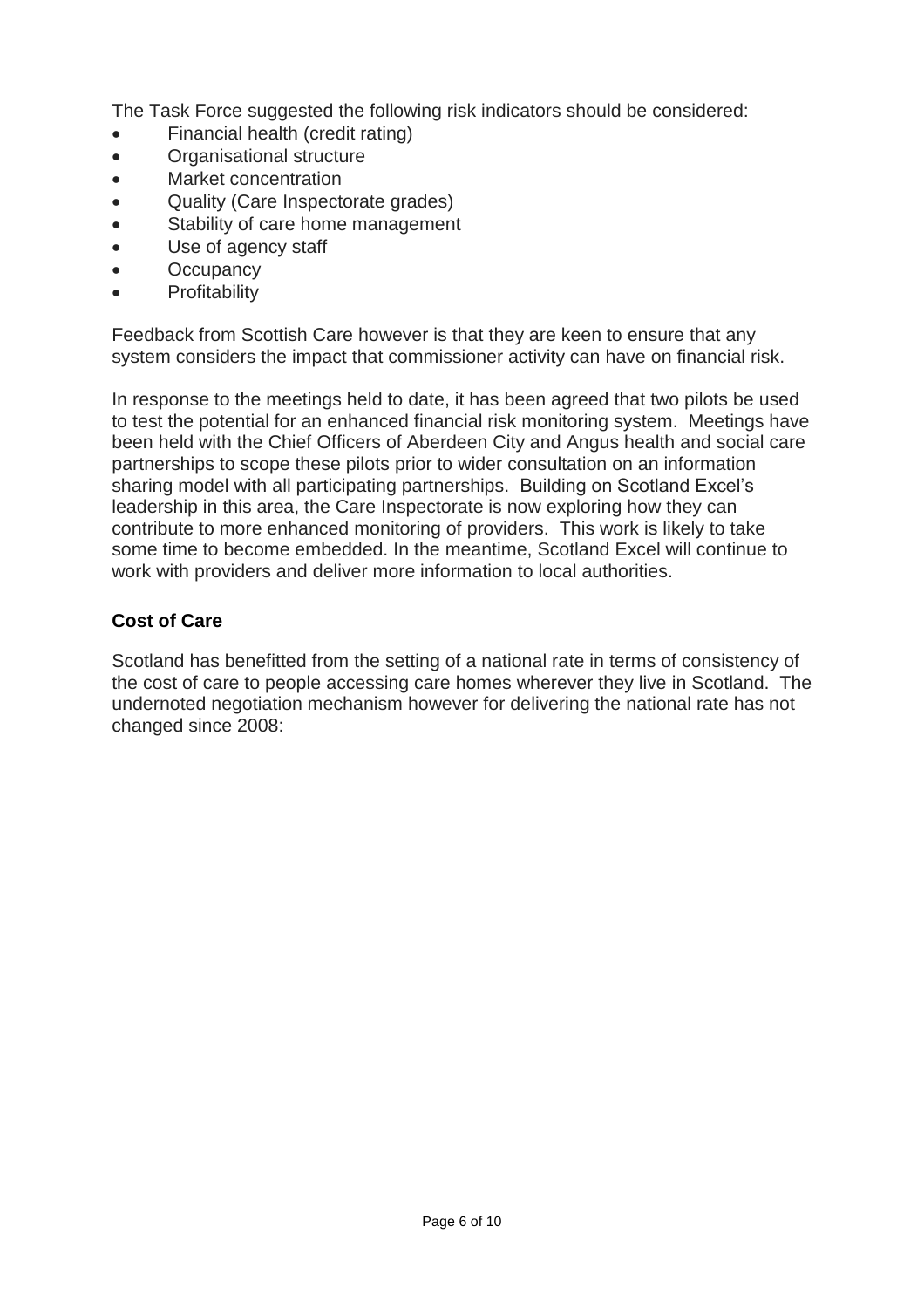

With the establishment of health and social care partnerships and the requirement for joint strategic commissioning plans, it is timely to review and strengthen how we approach the fee setting process.

Scotland Excel has made substantive progress in exploring the potential use of a cost of care calculator. A calculator underpins fee negotiations by providing a tool to more forensically examine care home costs, while at the same time allowing for more effective scenario planning in response to potential policy decisions, for example to implementation of the Scottish Living Wage.

A Cost of Care Sub Group chaired by Scotland Excel has guided the work to date and brings together stakeholders including the Scottish Government, Scottish Care, Care Inspectorate, Heath Improvement Scotland and COSLA.

Scotland Excel has researched existing calculators and identified the following key elements, as well as sub elements and benchmark options:

- Staffing
- **Buildings**
- Other costs (e.g. supplies and services)
- Providers return, corporate overheads, management costs
- **Occupancy**
- Inflation

This work is being undertaken in partnership with providers.

During November 2016 – January 2017, Scotland Excel will provide COSLA and the fee negotiation team with detailed background papers and negotiation advice, as well as strong leadership in the assessment and selection of options for each cost element.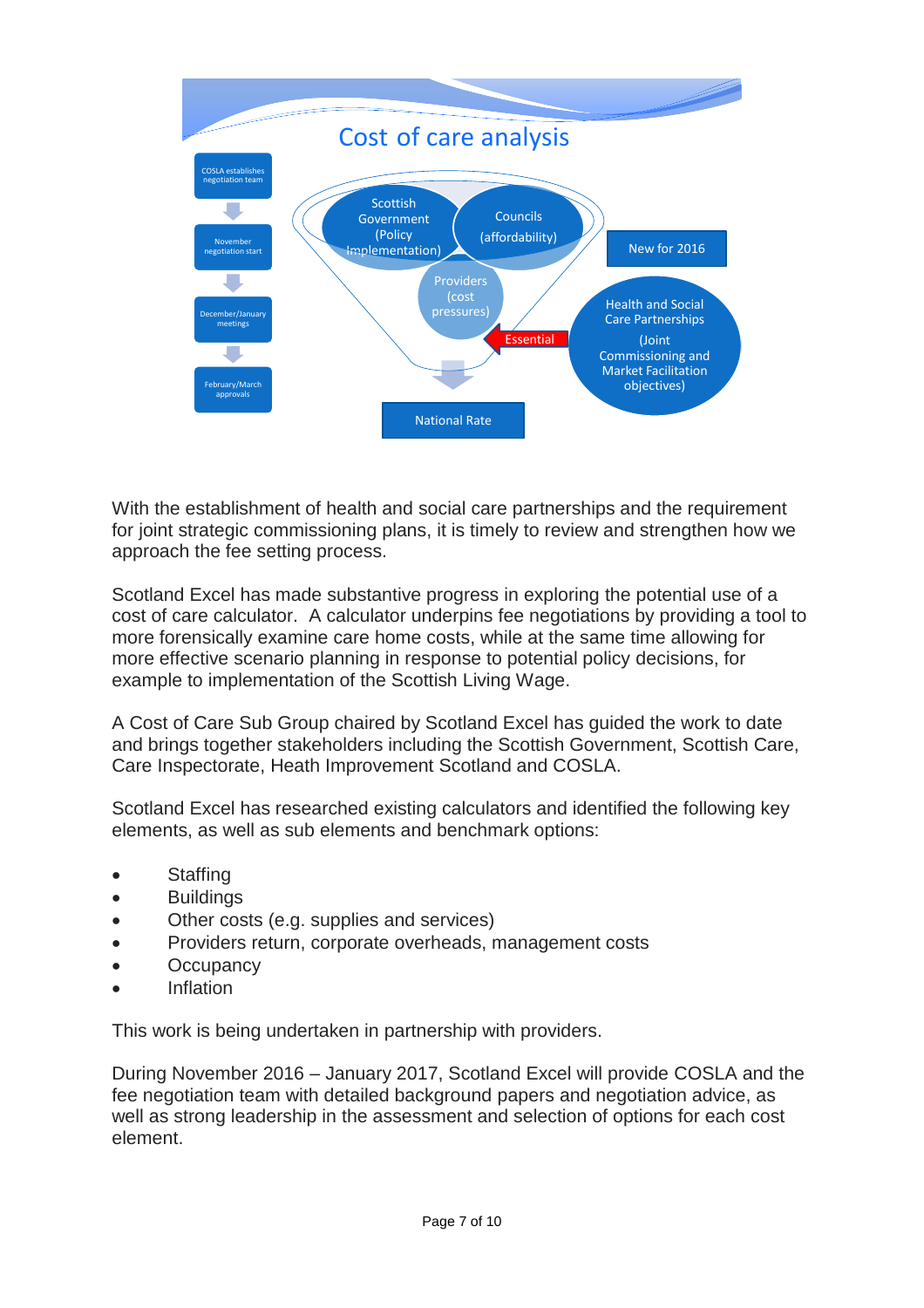Health and Social Care Partnerships have already been surveyed on the desired balance between national benchmarking of costs and the applicability of local variation to take account of specific local market circumstances including occupancy, capital costs in terms of land and buildings and workforce issues such as staff recruitment difficulties. There is a clear desire for a continued national approach, with support also expressed for a limited and phased approach to potential local variation in areas such as occupancy and staffing levels.

While the calculator has gone some way to provide a tool to understand costs in the sector, there is a need for further benchmarking of costs over the medium term.

# **Procurement Strategy**

In the procurement of care home services, local authorities have always taken their lead from legislation and guidance, principally to support peoples' choice of care home<sup>2</sup>. While some local authorities have commissioned care home services for very specific purposes e.g. early supported discharge from hospital or respite services, in general the number and location of care homes in Scotland has been led by market decisions.

In line with initial scoping documents, Scotland Excel is finalising a draft procurement strategy that explores potential procurement and non- procurement options for the future sourcing of care home services. The strategy has been informed by the market intelligence reporting already produced by Scotland Excel as part of the overall service offering, as well as Scottish wide research and publications from agencies such as Audit Scotland, Information Services Division and Care Inspectorate.

Participating local authorities have been surveyed and a local authority leads forum confirmed the most significant commercial and quality considerations that local authorities would like incorporated into a future contracting model. Any agreed sourcing solution will need to take into account learnings from past procurement approaches for care home services across the United Kingdom.

There are a number of procurement and non-procurement options that could be employed. These are:

- open procedure;
- restricted procedure;
- competitive procedure with negotiation;
- competitive dialogue;
- innovation partnership;
- negotiated procedure prior to publication;
- framework agreements; and
- dynamic purchasing systems.

A consultation process for the draft procurement strategy will be agreed shortly with key stakeholders.

 $\overline{a}$ <sup>2</sup> Social Work (Scotland) Act 1968 (Choices of Accommodation) Direction 1993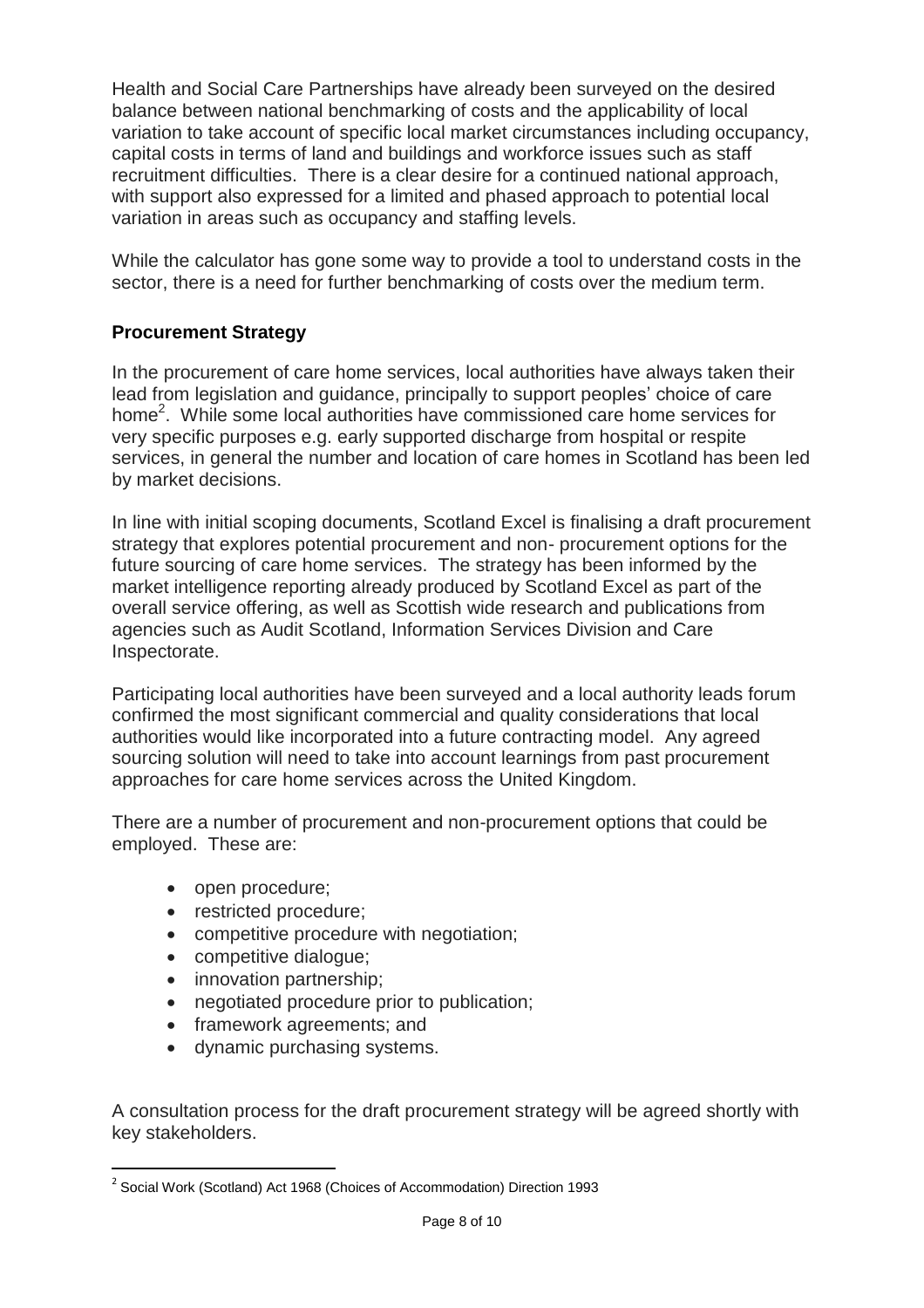### **NCHC Fee Negotiations 2017/ 2018**

Scotland Excel is part of the COSLA negotiation team for the 2017/ 2018 fee negotiations and has provided the negotiation strategy, national market intelligence report and cost of care discussion paper. These papers together with the cost of care calculator tool provides a level of support not previously available.

It is anticipated that Scotland Excel will be required to provide a central role in fee negotiations. There will continue to be a requirement to undertake further benchmarking of actual costs and to provide further intelligence to any future negotiation team.